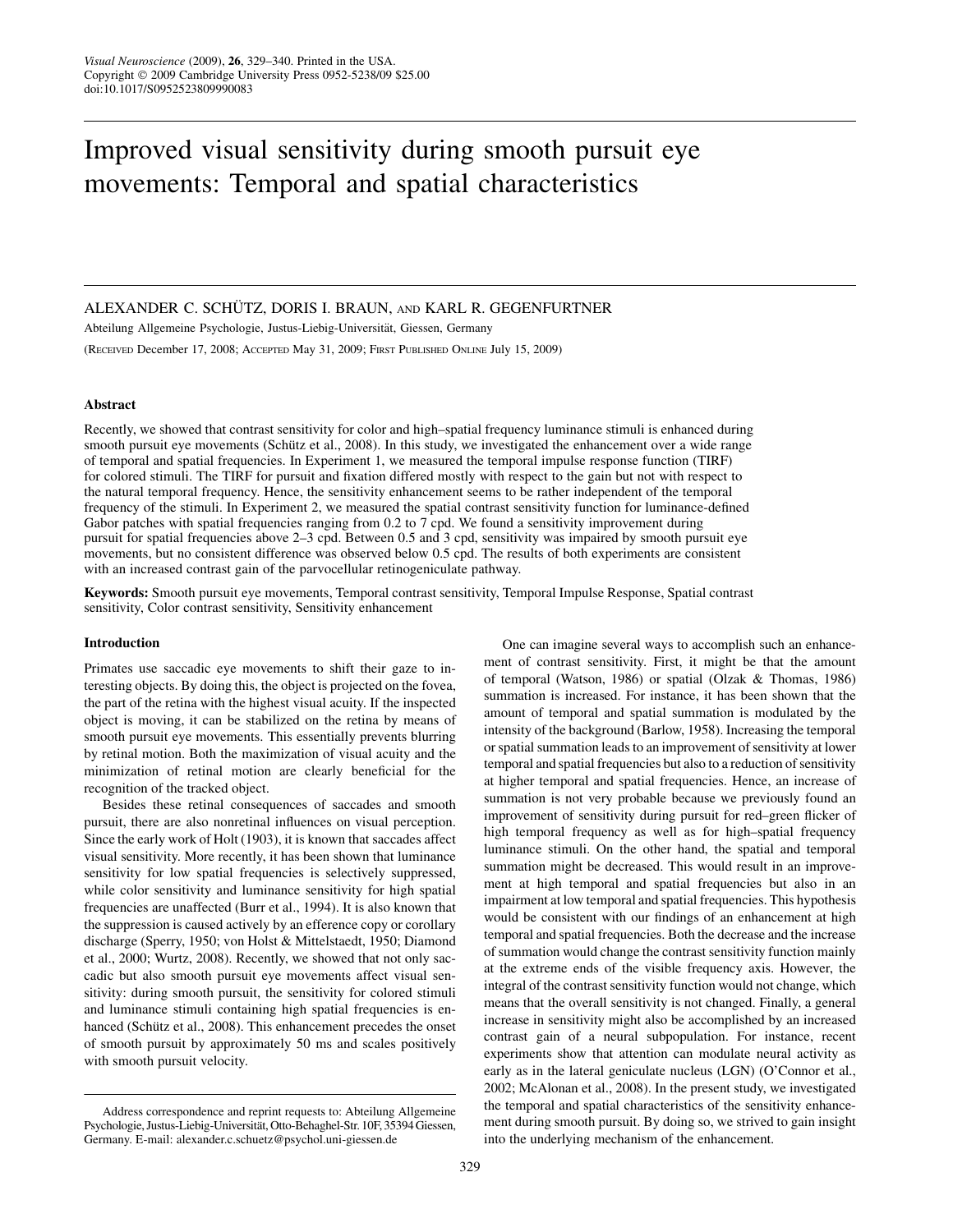## Experiment 1: Temporal impulse response functions for color

Since we found an improvement for red–green flicker at 16 Hz as well as for briefly flashed stimuli, we argued that the sensitivity improvement is not accomplished by an increased temporal summation (Schütz et al., 2008). In sharp contrast to temporal summation, it has been suggested that the chromatic temporal resolution is increased during smooth pursuit (Terao et al., 2008). An increase of temporal resolution, however, might be a result of two different mechanisms: First, it might be that the temporal impulse response function (TIRF) becomes faster, which would mean that sensitivity is improved only for high temporal frequencies. Second, it might be that the overall contrast sensitivity is increased, which would among other things increase the temporal resolution. In Experiment 1, we wanted to clarify whether the enhancement of chromatic contrast sensitivity during pursuit is indeed caused by a shift of the TIRF or if there is an overall increase of chromatic sensitivity. To this end, we compared TIRF for color during fixation and smooth pursuit.

A lot of studies investigated TIRF, both psychophysically and physiologically, and several differences between the TIRF for color and luminance have been observed. Psychophysically, it has been shown that the TIRF for luminance is biphasic with a strong suppression (Ikeda, 1965; Rashbass, 1970), whereas the TIRF for color is monophasic (Uchikawa & Ikeda, 1986; Burr & Morrone, 1993) or only slightly biphasic (Eskew et al., 1994). Physiology showed that the TIRF of ''color-blind'' magnocellular neurons speeds up with increasing stimulus contrast, whereas color-opponent parvocellular neurons do not change their impulse response (Lee et al., 1994; Benardete & Kaplan, 1999).

For luminance processing, there is some evidence that the TIRF shows a higher natural temporal frequency during smooth pursuit (Bedell et al., 2003; Tong et al., 2006). Consistent with that finding, we observed a trend for a shift of the temporal contrast sensitivity function (TCSF) for luminance to higher temporal frequencies during smooth pursuit and a significant reduction of the sensitivity at all temporal frequencies (Schütz et al., 2007). During saccades, the TIRF is also accelerated for luminance but not for color (Burr & Morrone, 1996).

## Materials and methods

## Design

We estimated TIRF by measuring contrast sensitivity for pairs of stimuli that were successively presented. Stimulus pairs have been used for a long time to estimate the temporal properties of the visual system during fixation (Ikeda, 1965; Rashbass, 1970; Burr & Morrone, 1993) and have also been applied during eye movements (Burr & Morrone, 1996; Bedell et al., 2008). We tested 10 different stimulus onset asynchronies (SOAs) between stimulus pairs: 0, 10, 20, 30, 40, 60, 80, 120, 150, and 200 ms. The stimulus pair was either in phase (IN), meaning that both stimuli had the same contrast modulation, or out of phase (OUT), meaning that they had opposite contrast modulations. Each condition (SOA plus contrast modulation) was tested during fixation and smooth pursuit. This resulted in a 10 (SOA)  $\times$  2 (contrast modulation)  $\times$  2 (eye movement condition) design matrix. Subjects performed the experiment in several sessions; in each session, one SOA was tested in all other conditions.

## Subjects

One of the authors (A.C.S.) and one naïve subject (HO) participated in the experiments. The naïve subject was a male student of the Justus-Liebig-University who was paid for his participation. Both subjects had normal or corrected to normal vision.

#### **Equipment**

Subjects were seated in a dimly lit room facing a 21-inch CRT monitor (ELO Touchsystems, Fremont, CA) driven by a Nvidea Quadro NVS 285 graphics board with a refresh rate of 100 Hz noninterlaced. The gamma nonlinearity of the monitor was measured with a Laser 2000 Model 370 Photometer (UDT Instruments, Baltimore, MD) and corrected using a lookup table. At a viewing distance of 47 cm, the active screen area subtended 45 deg in the horizontal direction and 36 deg vertical on the subject's retina. With a spatial resolution of  $1280 \times 1024$  pixels, this results in 28 pixels/ deg. The subject's head was fixed in place using a chin rest.

#### Eye movement recording and analysis

Eye position signals were recorded with a head-mounted videobased eye tracker (EyeLink II; SR Research Ltd., Osgoode, Ontario, Canada) and were sampled at 250 Hz. Subjects viewed the display binocularly. Stimulus display and data collection were controlled by a PC. We obtained eye velocity signals by digital differentiation of eye position signals over time. The eye position and velocity signals were filtered by a Butterworth filter with cutoff frequencies of 30 and 20 Hz, respectively. To determine smooth pursuit gain, we divided the eye velocity by the pursuit target velocity in a 150-ms interval, 1250 ms after pursuit target motion onset. To detect saccades, we used a cutoff criterion  $(75,000 \text{ deg/s}^3)$  on the third derivative of eye position (Wyatt, 1998). Trials containing saccades in an interval of 100 ms centered on stimulus presentation (7% for subject A.C.S. and 4% for HO), and trials with a pursuit gain lower than 0.7 (1% for both subjects) were discarded and then repeated.

## Visual stimuli

We used a black bull's-eye with an outer radius of 0.3 deg and an inner radius of 0.15 deg as pursuit respective fixation target. To measure contrast sensitivity, we used horizontal lines. The lines spanned the whole screen width and were vertically modulated by a Gaussian distribution with an s.D. of 0.15 deg. Each line was flashed for one refresh cycle of the monitor. At a refresh rate of 100 Hz, this gives a nominal stimulus duration of 10 ms. Due to the decay of phosphors, the actual stimulus duration was shorter. Using a stimulus that was parallel to stimulus motion and by flashing it just for a brief period of time, we wanted to make sure that no retinal image motion was induced by the eye movements. The lines were modulated in contrast along the L–M axis of the DKL color space (Derrington et al., 1984). The same stimuli have been used in our previous studies on chromatic contrast sensitivity (Schütz et al., 2008, 2009). The contrast type of the first line was determined randomly (L or M). The contrast of the second line resulted from the contrast of the first line and the phase condition.

#### Experimental procedure

At the beginning of each trial, a black bull's-eye with an outer radius of 0.3 deg and an inner radius of 0.075 deg appeared at the screen center. The subjects had to fixate the bull's-eye and press an assigned button to start the trial. This triggered the EyeLink II System to perform a drift correction to correct errors of headband slippage or other factors. If the drift correction succeeded, the initial bull's-eye disappeared and was replaced by the eye movement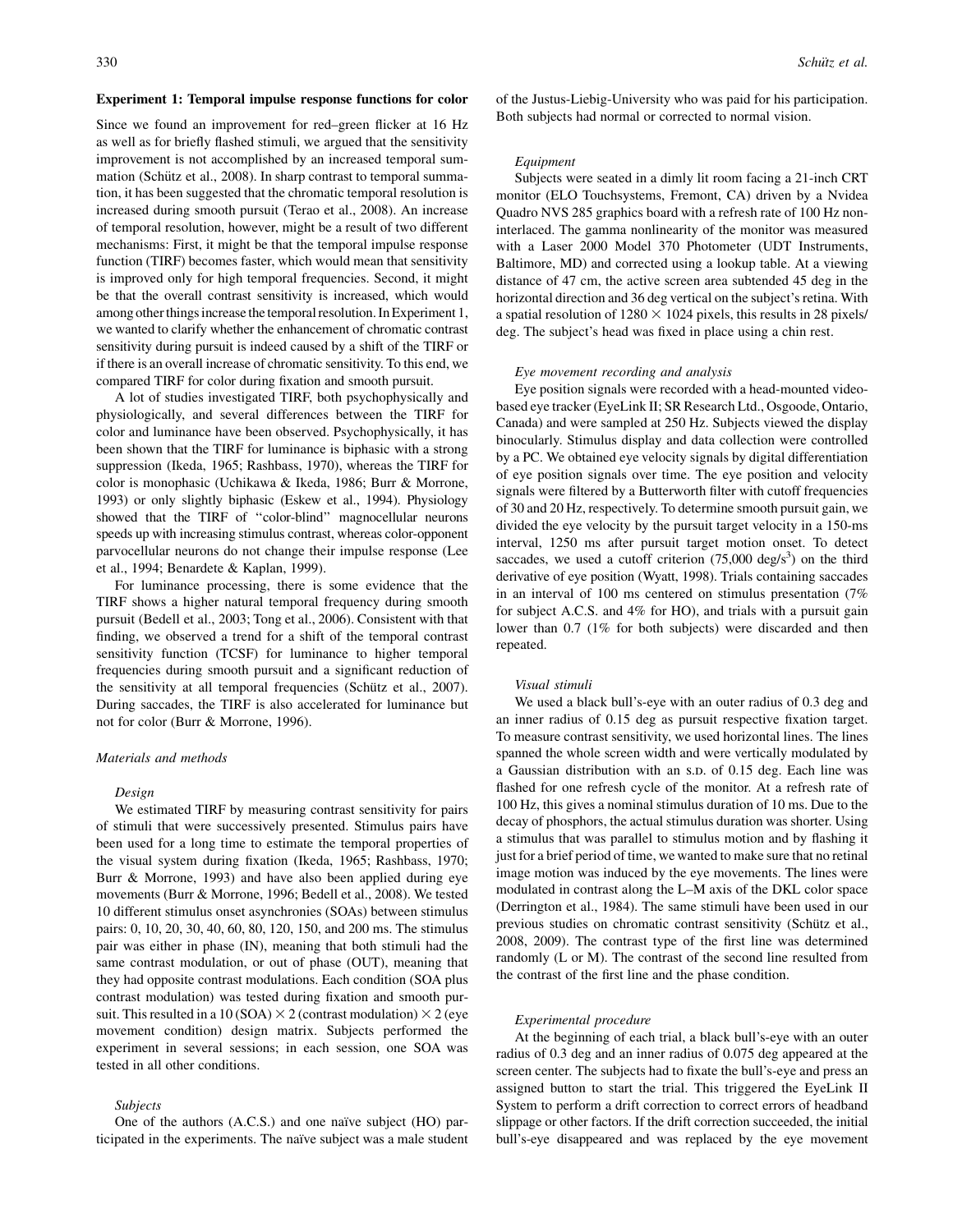target. In fixation trials, we presented the bull's-eye for 1500 ms at the center of the screen, where observers had to keep fixation. One thousand milliseconds after the beginning of the trial, we flashed the first stimulus for 10 ms, 2 deg above or below the bull's-eye. The second stimulus was flashed at the respective SOA. In pursuit trials, we presented the bull's-eye at 13 deg left or right of the center of the screen. After 250 ms, the bull's-eye moved toward the screen center at a velocity of 10.6 deg/s, and observers were instructed to track it as accurately as possible. When the bull's-eye reached the screen center, we flashed the first stimulus and the second stimulus with the respective SOA. Motion continued for another 500 ms. Subjects had to indicate if the pair of lines appeared above or below the bull's-eye at the end of the trial.

# Psychophysical data analysis

We adjusted the contrast of the stimulus pair according to a staircase procedure (Levitt, 1971) and obtained thresholds by fitting the percentage of correct answers for the different contrast levels with a cumulative Gaussian function. We used the Psignifit toolbox in Matlab to fit the psychometric function (Wichmann & Hill, 2001). Different functions have been used previously to fit TIRF (Burr & Morrone, 1993; Bedell et al., 2008). We fitted both functions to our data and finally chose the function used by Bedell et al., 2008 because it provided a similar quality of fits with a smaller number of free parameters. This function describes a second-order linear system by three free parameters: the response amplitude, A; the natural temporal frequency, W (in radians/s); and the damping ratio, D. For convenience, all values of the natural temporal frequency W are given in Hertz.

$$
0 \leq D < 1 : R(t) = (A \times W / \sqrt{1 - D^2}) \times \exp
$$
\n
$$
(-D \times W \times t) \times \sin(W \times \sqrt{1 - D^2} \times t)
$$
\n
$$
D = 1 : R(t) = (A \times W^2) \times \exp(-D \times W \times t) \times t
$$
\n
$$
D \geq 1 : R(t) = (A \times W / 2 \times \sqrt{D^2 - 1}) \times \exp
$$
\n
$$
[-(D - \sqrt{D^2 - 1}) \times W \times t] - (A \times W / 2 \times \sqrt{D^2 - 1}) \times \exp[-(D + \sqrt{D^2 - 1}) \times W \times t].
$$
\n(1)

The response for a pair of stimuli is given by eqn. (2). The sign depends on the phase condition. The responses are subtracted for out-of-phase stimuli and added for in-phase stimuli.

$$
R(t, \text{SOA}) = R(t) \pm R(t - \text{SOA}). \tag{2}
$$

Finally, the contrast sensitivity is obtained by summing the responses (Watson, 1979) in 1000-ms interval (eqn. 3).

$$
CS(SOA) = \left[\sum_{t=0}^{1000} |R(t, SOA)|^{3.5}\right]^{1/3.5}.
$$
 (3)

We determined the three free parameters by means of minimization of the sum of the squared errors (RSS).

To figure out how the impulse response functions differ between fixation and pursuit, we fitted different types of models and compared their ability to explain the data. These models could not be compared solely on the basis of the RSS because they differed in respect to the number of free parameters. Hence, we calculated the Akaike information criterion (AIC) (Akaike, 1974) according to eqn. (4) and the Bayesian information criterion (BIC) (Schwarz, 1978) according to eqn. (5) to compare the quality of the different models. *n* gives the number of fitted data points;  $k$ , the number of free parameters in the model (plus one to include the residual sum of squares, which also belongs to the estimated parameters); and RSS, the residual sum of squares.

$$
AIC_c = n \times \ln (RSS/n) + 2k + 2k(k+1)/n - k - 1.
$$
 (4)

$$
BIC = n \times \ln(RSS \ n) + k \times \ln(n). \tag{5}
$$

We calculated for both indices the difference between the individual values and the lowest value according to eqn. (6) (Burnham & Anderson, 2002) because absolute values of AIC and BIC are not meaningful.

$$
\Delta IC_i = IC_i - IC_{\min}.\tag{6}
$$

Finally, we calculated the relative weights for each model as in eqn. (7) (Burnham & Anderson, 2002). This probability estimates which model is most likely the "true" model.

$$
p_i = e^{-0.5\Delta IC_i} / \sum_{r=1}^{R} e^{-0.5\Delta IC_r}.
$$
 (7)

We tested eight different models: In the two extreme models, either all parameters were allowed to be different between fixation and pursuit (none) or all parameters had to be identical for fixation and pursuit (A&W&D). In the intermediate models, either one (A, W, or D) or two (A&W, A&D, or W&D) of the parameters had to be identical for fixation and pursuit. Each model is named after the parameters that are fixed to equal values during fixation and pursuit.

## Results

Here, we measured chromatic sensitivity for two-pulse stimuli at 2-deg eccentricity. As we were primarily interested in sensitivity differences between fixation and pursuit, we first analyzed the sensitivity ratios between fixation and pursuit (Fig. 1). Sensitivity during pursuit was higher than during fixation for all experimental conditions. This result by itself is not compatible with the assumption of a shift of the TIRF for color during smooth pursuit. In this case, sensitivities during pursuit should only be higher for some SOAs but also lower for other SOAs. On average, the sensitivity ratio amounted to  $1.24$  (s.p. 0.14) for subject A.C.S. and  $1.23$  (s.p. 0.13) for subject HO. The maximum sensitivity ratio of 1.57 was reached at SOAs of 40 (A.C.S.) respective 30 (HO) ms.

To do a more thorough analysis, we fitted different TIRFs to the data. The models differed in respect to the constraints on parameter differences between fixation and pursuit. Fig. 2 shows the root mean square error (RMSE) and the relative probability of AIC and BIC for all models. All models provided a good fit to the data, indicated by the small RMSE, except for the model that did not allow any differences between fixation and pursuit (A&W&D).

As the models differed in the number of free parameters, we determined the best model on the basis of the AIC and BIC (Fig. 2). For both subjects, the relative probability of the AIC and BIC was highest for the model with a fixed temporal frequency and a fixed damping ratio (W&D). For this model, the relative probability of the AIC reached 0.53 for subject A.C.S. and 0.43 for subject HO. The relative probability of the BIC reached even higher values, 0.61 and 0.53 for A.C.S. and HO, respectively. Hence, the W&D model accounted best for the data. This indicates that the differences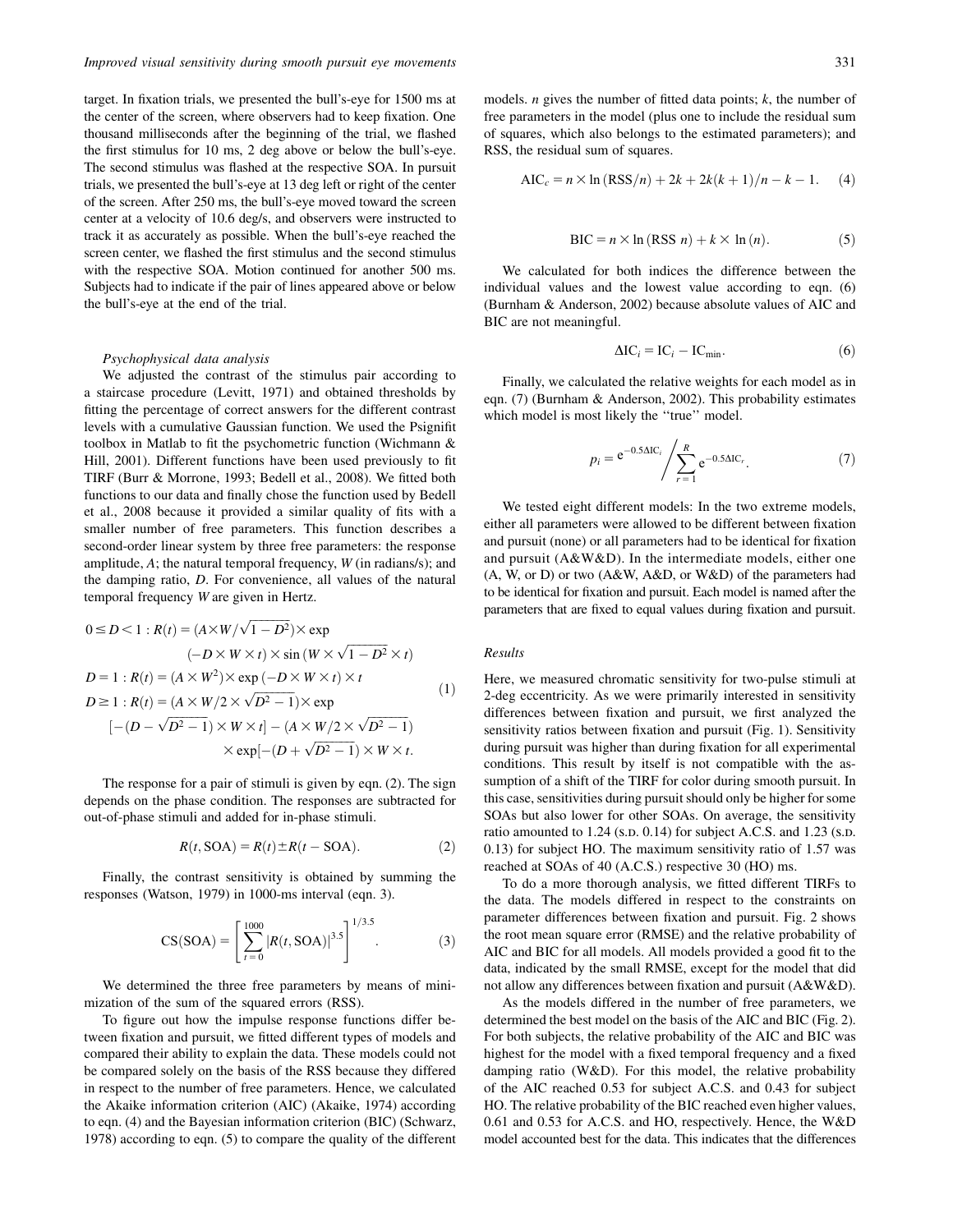

Fig. 1. Experiment 1: Color sensitivity ratio between fixation and pursuit. The dotted lines and circles represent out-of-phase stimulation, and the continuous line and squares represent in-phase stimulation. Markers represent measured sensitivity ratios; the lines are obtained by linear interpolation. The dashed horizontal line indicates points with equal sensitivity during fixation and pursuit.

between pursuit and fixation were mostly governed by different response amplitudes. The comparison between the models with one fixed parameter (A, W, or D) pointed in the same direction: As all these models had the same number of free parameters, the AIC and BIC depended solely on the RSS. The relative probability for the model with a fixed response amplitude (A) was lower by at least 0.1 for the AIC and 0.07 for the BIC when compared to the models with a fixed temporal frequency  $(W)$  or with a fixed damping ratio  $(D)$ . This also indicates that different response amplitudes were the major source of the sensitivity differences between pursuit and fixation.

In the next step, we compared the fitted parameter values during pursuit and fixation (Fig. 3; Supplemental Table 1). Higher response amplitudes during pursuit were observed consistently in all models that allowed differences in that parameter (none, W, D, or W&D). This further supports that pursuit and fixation differed in respect to the response amplitude. For the natural temporal frequency, the difference is not as consistent. For subject A.C.S., the temporal frequency was lower during pursuit for two models (none and D) and higher for two other models (A and A&D). For subject HO, the temporal frequency was lower during pursuit for three models (none, A, and D) and higher only for one model (A&D). Please note that especially the models with a higher temporal frequency during pursuit showed a very low relative probability of AIC and BIC. Hence, if there were any changes in the temporal frequency of the TIRF, it was lowered during pursuit. The damping ratio was lower during pursuit or identical except for one case (subject HO and model W).

Fig. 4 shows the measured contrast sensitivity, the fits for the best model (W&D), and the resulting TIRF. For both subjects, the TIRF is nearly monophasic, which would result in a low-pass shape of the TCSF. This is in line with previous reports of the low-pass characteristics of the chromatic TCSF (Kelly, 1975, 1983). The monophasic character of the TIRF holds true for all fitted models indicated by the large damping values.

## Discussion

In Experiment 1, we measured chromatic contrast sensitivity for two-pulse stimuli with different SOAs. We showed that the sensitivity improvement by smooth pursuit occurred for all SOA conditions. Furthermore, we fitted TIRF to the data and compared several models that allowed differences between fixation and smooth pursuit on different model dimensions. We could show that a model with equal natural temporal frequency and equal damping ratio during fixation and pursuit fitted the data better than any other model. Hence, the chromatic TIRF seemed not to be shifted along the time axis during smooth pursuit and fixation. Instead, the major difference between smooth pursuit and fixation could be expressed as a multiplicative scaling of chromatic sensitivity. As we previously showed that the sensitivity enhancement is not accomplished by an increased spatial integration (Schütz et al., 2008), it is most likely that the sensitivity enhancement is accomplished by an increased contrast gain. This is a physiologically plausible hypothesis as it has been shown that the contrast gain can be increased by feedback connections: cooling of V1 and thereby reducing feedback to LGN reduces the contrast gain in both magnocellular and parvocellular neurons (Przybyszewski et al., 2000). Attention is another example of a feedback-based neuronal modulation, which can occur as early as in the LGN (O'Connor et al., 2002; McAlonan et al., 2008).

Recently, it has been reported that the visual system integrates color along a motion trajectory, which can lead to color mixing (Nishida et al., 2007) or to an increase of chromatic flicker fusion frequency (Watanabe & Nishida, 2007). This mechanism probably helps to reduce motion blur (Burr, 1980). Furthermore, it has been shown that the execution of smooth pursuit additionally increases the flicker fusion frequency (Terao et al., 2008). Previous results (Schütz et al., 2008) and the results of this experiment suggest that the temporal resolution is increased by an increased contrast gain at all temporal frequencies and not by a speeding up of the TIRF.

Several studies investigated the effects of smooth pursuit on luminance processing. It has been shown that the natural temporal frequency is higher during pursuit than during fixation (Bedell et al., 2003; Tong et al., 2006). Interestingly, the natural temporal frequency seems to be even higher for motion against pursuit direction. In a previous study, we measured temporal contrast sensitivity for luminance stimuli (Schütz et al., 2007). Although the major finding was an overall reduction of sensitivity during smooth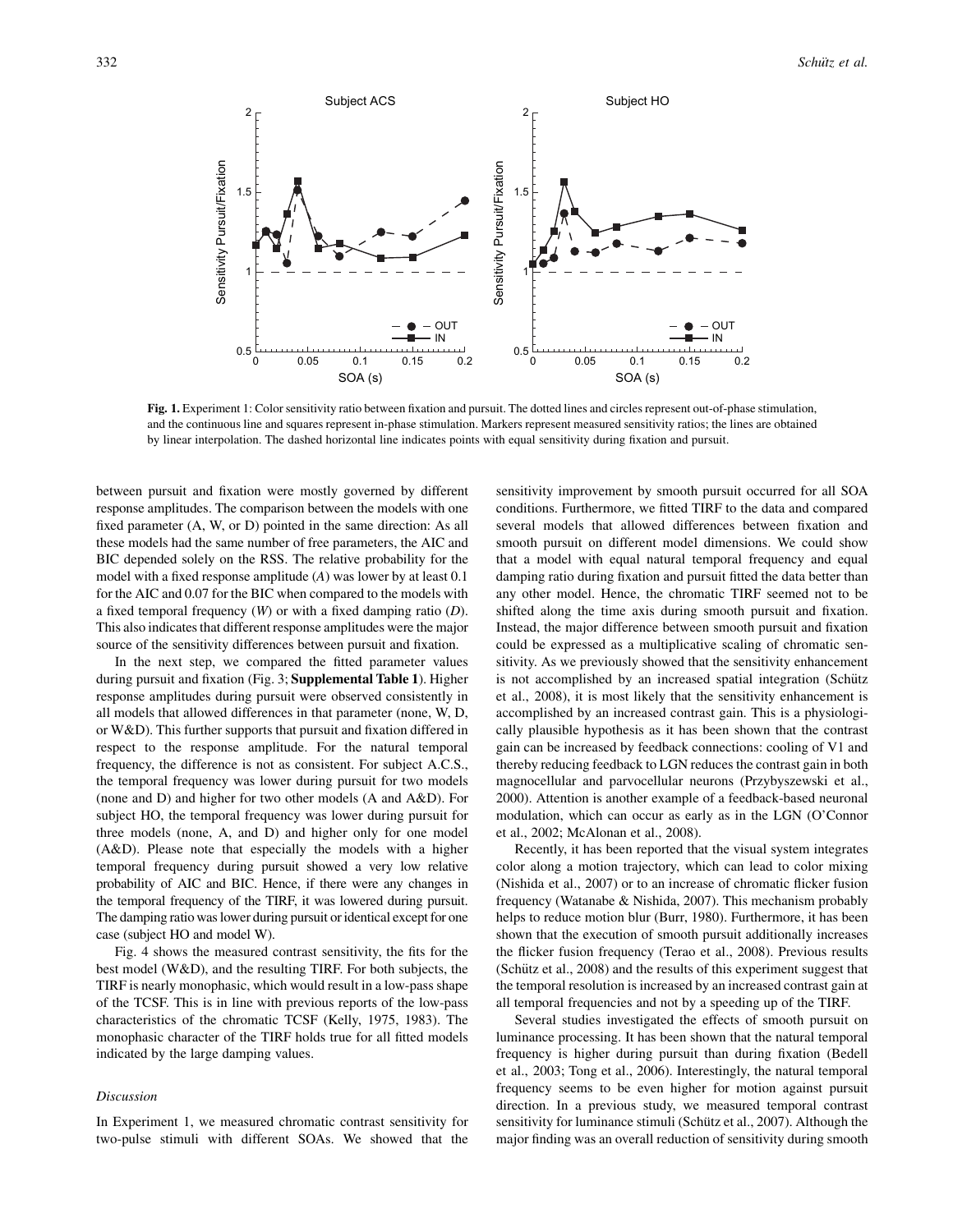

Fig. 2. Experiment 1: Quality of model fit. The two columns show the data for two subjects. The upper row shows the RMSE for the seven different models. The lower row shows the relative probability of the AIC in gray and the BIC (Schwarz, 1978) in black for the different models. Superior models are indicated by a lower RMSE and higher relative probability. Each model name contains the parameters that are fixed to equal values during fixation and pursuit.

pursuit and an additional reduction for motion opposite to pursuit, there was also a nonsignificant trend for a shift to higher temporal frequencies during pursuit. Another effect, which might be related to the temporal changes of luminance processing, is the selectively reduced extent of perceived motion smear during smooth pursuit for motion in the opposite direction (Bedell & Lott, 1996; Tong et al., 2005, 2007). As such, a suppression of motion smear also occurs during passive eye movements, and it has been concluded that the effect is at least partially caused by proprioceptive signals (Tong et al., 2008). Interestingly, such a proprioceptive feedback signal has been found recently in the somatosensory cortex (Wang et al., 2007).

During saccadic eye movements, sensitivity for low–spatial frequency luminance stimuli is suppressed, whereas sensitivity for color and high–spatial frequency luminance stimuli is unaffected (Ross et al., 1996, 2001). This suppression scales with the amplitude of saccades (Mitrani et al., 1970; Stevenson et al., 1986; Ridder & Tomlinson, 1997) and is triggered by an extraretinal signal (Diamond et al., 2000) and has been associated with a selective suppression of the magnocellular pathway (Burr et al., 1994; Uchikawa & Sato, 1995). The suppression is further accompanied by an acceleration of the TIRF for luminance stimuli but not for chromatic stimuli (Burr & Morrone, 1996). Burr and Morrone

1996 explained the speeding up of the TIRF by a reduced contrast gain in magnocellular neurons. It has been shown that a reduction of contrast gain is strongest at low temporal frequencies for magnocellular neurons (Benardete et al., 1992), which might result in a speeding up of the TIRF. Consistent with that explanation, the impulse response of magnocellular neurons speeds up during saccades, albeit the response magnitude was only weakly suppressed (Reppas et al., 2002).

# Experiment 2: Spatial contrast sensitivity function for luminance

As noted above, there are several reports that luminance processing is affected by smooth pursuit eye movements. Bedell et al. showed that the extent of perceived motion smear is reduced during smooth pursuit for all motion with a directional component opposite to pursuit (Bedell & Lott, 1996; Tong et al., 2005, 2007). They also reported that the TIRF is speeded up during smooth pursuit (Bedell et al., 2003) and that this effect is stronger for stimuli moving against the pursuit direction (Tong et al., 2006). In line with these asymmetries, we found a reduction of temporal contrast sensitivity for motion against pursuit (Schütz et al., 2007).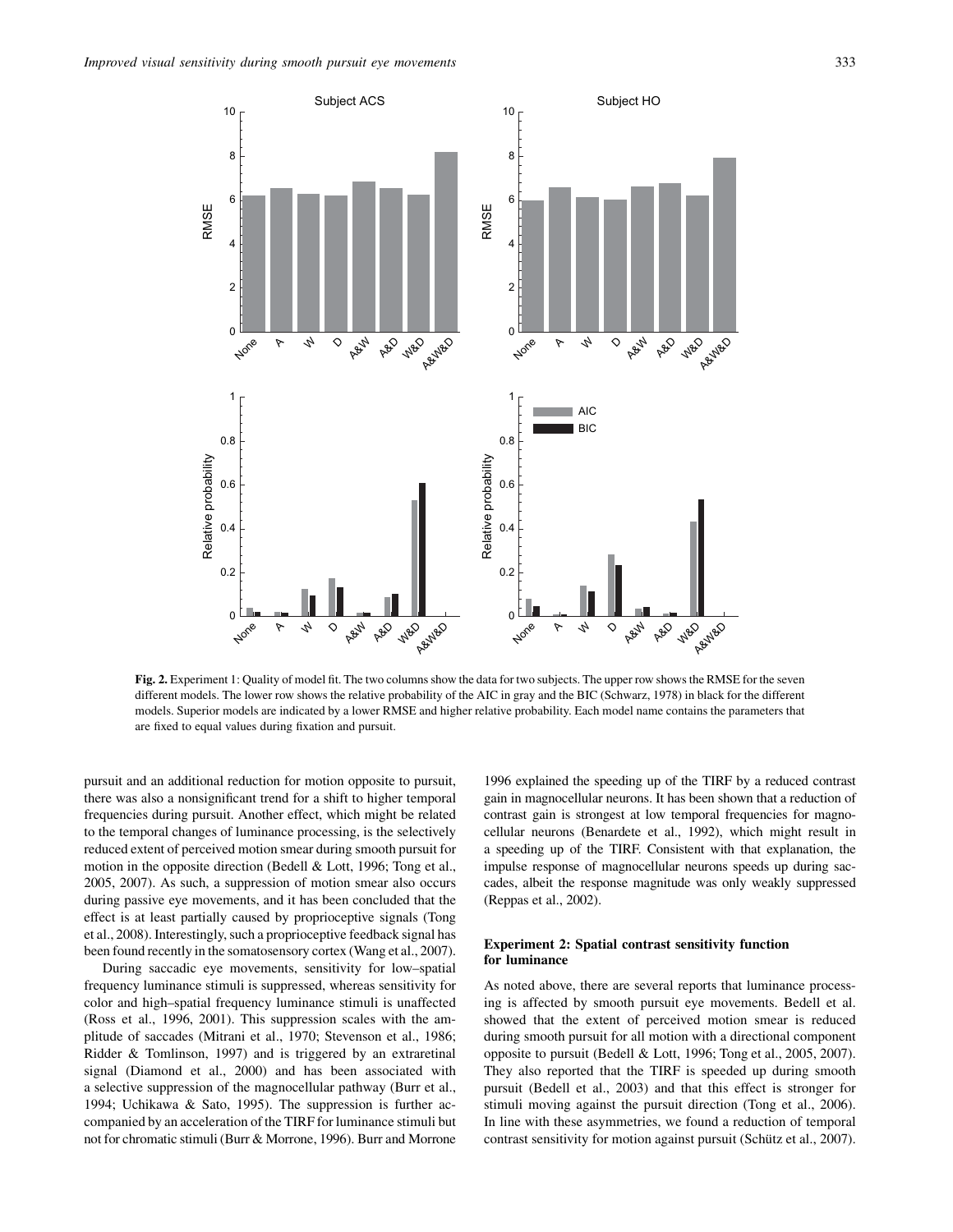

Fig. 3. Experiment 1: Parameters ratios between fixation and pursuit. The two columns show the data for two subjects. The light gray bars indicate parameter A, the black bars indicate parameter W, and the medium gray bars indicate parameter D. The dashed horizontal line indicates points where parameters are equal during smooth pursuit and fixation.

Moreover, we found a slight suppression of luminance sensitivity in the periphery for 1 cpd Gabor stimuli (Schütz et al., 2007) and for a line stimulus, consisting of low spatial frequencies (Schütz et al., 2008). Interestingly, sensitivity can also be improved by smooth pursuit not only for color stimuli but also for high–spatial frequency luminance stimuli (Schütz et al., 2008). In all these experiments, luminance sensitivity was only measured at single spatial frequencies. To get a more complete picture about the sensitivity changes during smooth pursuit, we measured the spatial contrast sensitivity function (SCSF) for luminance over a wide range of spatial frequencies. We did not measure the SCSF for color because color sensitivity is strongly affected by chromatic aberration at medium and high spatial frequencies (Flitcroft, 1989; Marimont & Wandell, 1994).

## Materials and methods

If not otherwise stated, methods are the same as in Experiment 1.

## Design

We estimated the SCSF for two different types of stimuli: Gabors with a fixed aperture size (FSG) and Gabors with a fixed number of sinusoid cycles (FCG). Both types are standard psychophysical stimuli, included in the ModelFest data set (Watson & Ahumada, 2005). For the FSG, we measured contrast sensitivity for 12 spatial frequencies: 0.2, 0.3, 0.5, 0.7, 1.0, 1.5, 2.0, 3.0, 4.0, 5.0, 6.0, and 7.0 cpd. For the FCG, we measured contrast sensitivity for eight spatial frequencies: 0.7, 1.0, 1.5, 2.0, 3.0, 4.0, 5.0, and 6.0 cpd. Like in Experiment 1, we compared sensitivity during fixation and smooth pursuit. Subjects performed the experiment in several sessions. In each session, sensitivity for one spatial frequency and one Gabor type was measured interleaved during fixation and pursuit.

## Subjects

One of the authors (A.C.S.) completed the experiment for both the FSG and the FCG. The naïve subject from Experiment 1 (HO) participated in the FSG experimental condition, and one new naïve subject (AE) participated in the FCG experimental condition. The new naïve subject was a female student of the Justus-Liebig University who was paid for her participation.

## Visual stimuli

We used Gabor patches as detection targets. For the FSG, the Gaussian s.p. was set to 1 deg. For the FCG, the Gaussian s.p. was set to 4/spatial frequency. Hence, both types of stimuli were identical for a spatial frequency of 4 cpd. The phase of the Gabor was randomized in each trial. In general, it was not possible to create patches with spatial frequencies above 7 cpd because too few pixels would have been available to create a sinusoidal modulation, so that the pattern would have approximated a square wave pattern. With the FSG, it was also not possible to test spatial frequencies below 0.2 because otherwise only a very small part of one sinusoid cycle would have been present within the aperture. With the FCG Gabor, it was not possible to test spatial frequencies below 0.7 cpd due to limitations of our setup. To avoid any retinal image motion of the stimulus, we aligned the sinusoid of the Gabor horizontally and flashed the Gabor for one refresh cycle of the monitor.

#### Experimental procedure

We used a 2IFC procedure to measure contrast thresholds. We used the same bull's-eye as fixation respective pursuit target as in Experiment 1. Each interval followed the same eye movement protocol as in Experiment 1. Hence, a fixation interval lasted 1500 ms, and the Gabor was presented after 1000 ms. A pursuit interval lasted 2000 ms, and the Gabor was presented 1500 ms after interval onset when the pursuit target reached the screen center. The two intervals were always exactly the same except that a Gabor was presented only in one interval. Each interval had to be started via button press of the subject, which activated the drift correction of the eye tracker. As we wanted to measure foveal sensitivity, we presented the Gabor patches at the screen center superimposed by the pursuit respective fixation target. After two intervals, subjects had to indicate which interval contained a Gabor patch.

#### Psychophysical data analysis

We estimated contrast thresholds like in Experiment 1. To fit the SCSF, we used nine different functions that have been used previously (Watson & Ahumada, 2005). We used again the relative probabilities of the AIC and BIC to determine which function fits the data best (eqn. 4).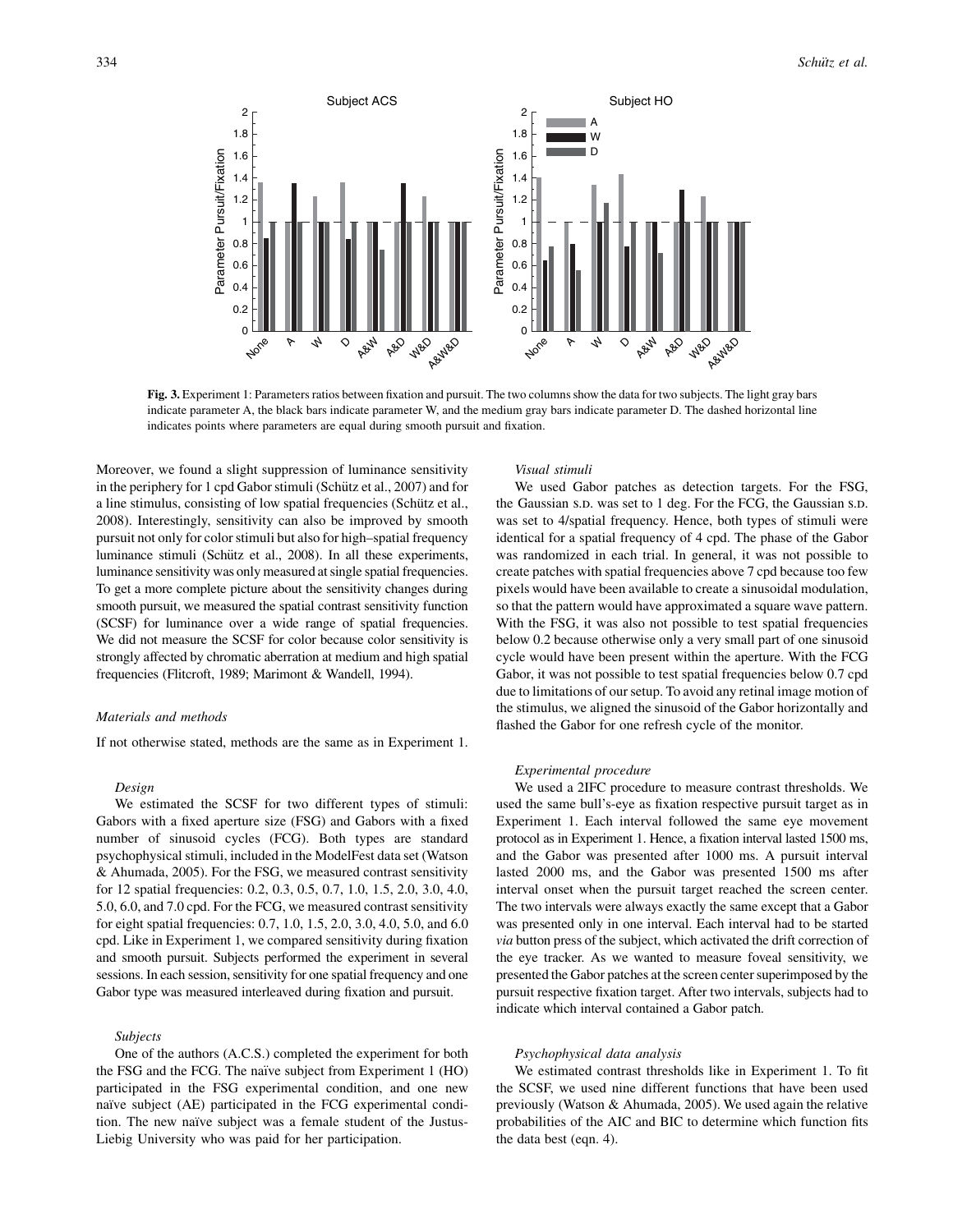C

Θ Ŕ,

10

−5 L<br>0

 $\mathsf{C}$ 

5

10

Gain

15

20

25

Contrast sensitivity

Contrast sensitivity

100



Fig. 4. Experiment 1: Color contrast sensitivity and the fitted model. The two columns show the data for two subjects. The upper row shows the measured contrast sensitivity and the model fit during pursuit (black) and fixation (gray) for in-phase stimulation (filled squares and continuous line) and out-of-phase stimulation (open circles and dashed line). The lower row shows the impulse response functions on which the model is based. For both subjects, model W&D has been used to fit the data.

−5 L<br>0

 $\mathsf{C}$ 

5

10

0 50 100 150 200

Time (ms)

# Results

In this experiment, we measured luminance sensitivity for Gabor stimuli flashed at the fovea. In the first step, we fitted different contrast sensitivity functions to our data (Watson & Ahumada, 2005). In the FSG condition, all functions but HPmG could fit the data reasonably well, as indicated by RMSEs below 2. In the FCG condition, DoG, HmG, and HmH showed larger errors than the other functions. We used again the relative probability of the AIC and BIC to select the best fitting function (Supplemental Figures 1 and 2; Supplemental Tables 2 and 3) to account for the different number of free parameters of the functions. For subject A.C.S., function MS had the highest relative probability in the FSG condition (AIC: 0.34; BIC: 0.30) and in the FCG condition (AIC and BIC: 0.61). For subject HO, function HmH fitted the data best in terms of the relative probability of AIC (0.30) and BIC (0.27). Function LP fitted the data best for subject AE (AIC and BIC: 0.84). All the superior functions had four free parameters.

As can be seen from Fig. 5, there was a strong difference between the FSG and the FCG conditions. Whereas the FSG function shows a bandpass characteristic, the FCG data follow a low-pass characteristic. The low-pass shape of the FCG is consistent with previous reports of SCSF for brief flashes (Kelly, 1977). The attenuation at low spatial frequencies in the FSG function is

probably caused by the reduced number of visible cycles of the sinusoid (Hoekstra et al., 1974; Savoy & McCann, 1975; Howell, 1978). Despite these large differences between the Gabor types, the pursuit-induced sensitivity modulations were quite similar for both types of Gabors, as can be seen from Fig. 6.

0 50 100 150 200

Time (ms)

Next, we looked at the sensitivity differences between pursuit and fixation (Fig. 6). For subject A.C.S., sensitivity was higher during smooth pursuit for spatial frequencies above 3 cpd for both the FSG and the FCG conditions. Below 3 cpd, sensitivity was lower during pursuit and also consistent in both conditions. However, sensitivities were equal for spatial frequencies below 0.5 cpd in the FSG condition and below 1 cpd in the FCG condition. For subject HO, in the FSG condition, the picture was similar except that sensitivity during pursuit was higher than during fixation for spatial frequencies below 0.5 cpd. Subject AE, in the FCG condition, showed a higher sensitivity during pursuit for spatial frequencies above 2 cpd and a lower sensitivity for spatial frequencies below 2 cpd. The maximal increase of sensitivity during pursuit was observable at the highest measured spatial frequency of 7 cpd for all subjects. The maximum decrease of sensitivity was measured at 1.5 cpd for subject A.C.S. in the FSG condition and at 2 cpd in the FCG condition. For subject HO, the peak decrease occurred at 0.7 cpd and for subject AE at 1.5 cpd.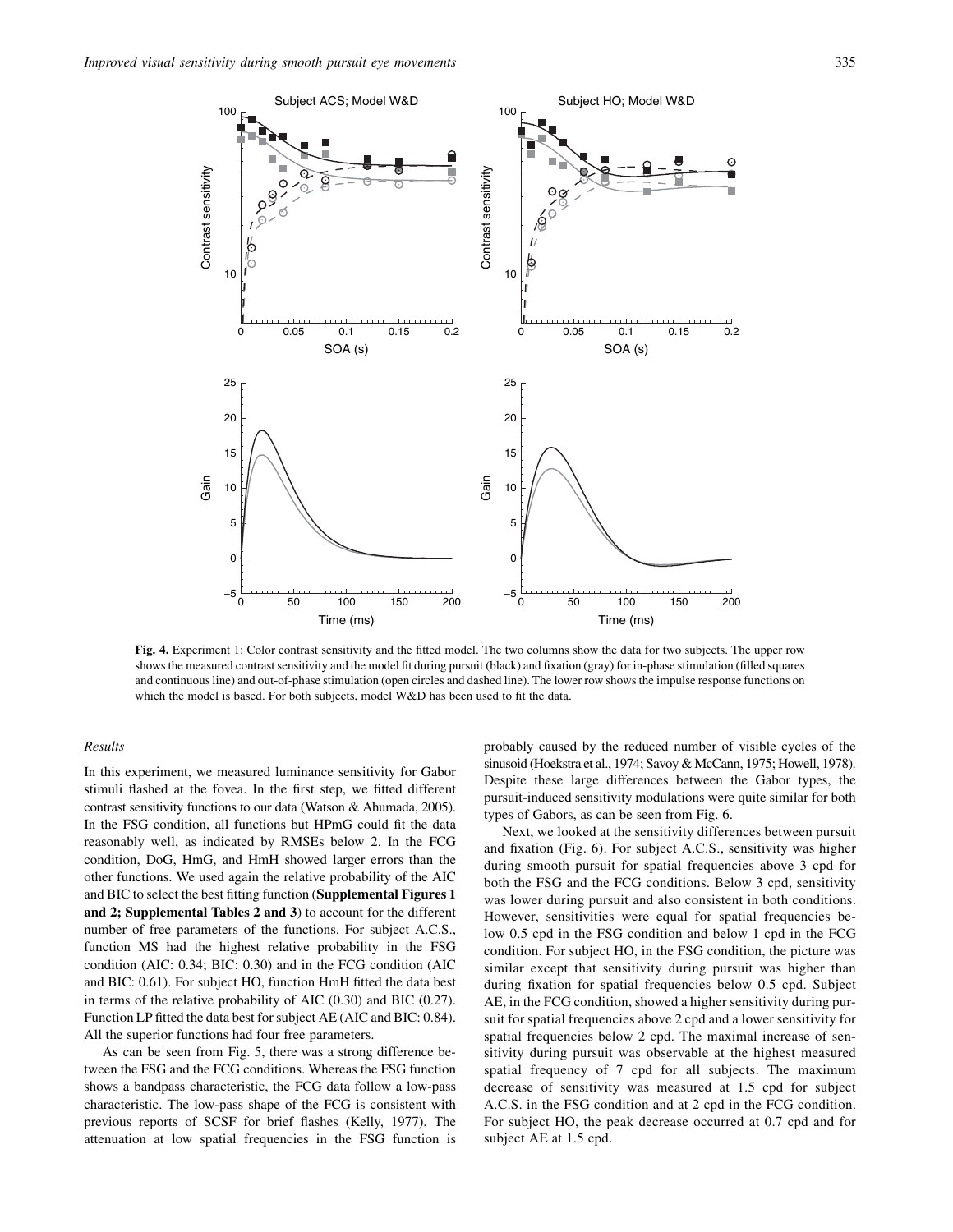

Fig. 5. Experiment 2: Luminance contrast sensitivity and the fitted functions. The three columns show the data for three subjects. Data for fixation are plotted in gray; data for pursuit are plotted in black. Open circles and dashed lines show data for FSG; filled squares and continuous lines show data for FCG. Markers denote measured sensitivities; the lines represent the fitted function MS for subject A.C.S., function HmH for subject HO, and function LP for subject AE.

#### Discussion

We measured the SCSF for luminance during pursuit and fixation. During pursuit, contrast sensitivity was consistently improved for spatial frequencies above 3 cpd and reduced for intermediate spatial frequencies for all subjects and for both the FSG and the FCG conditions. For low spatial frequencies, there was no consistent pattern across subjects and conditions. For subject A.C.S., there was no sensitivity difference between fixation and pursuit for low spatial frequencies. Subject HO, in the FSG condition, showed a higher sensitivity during pursuit at low spatial frequencies, whereas subject AE showed in the FCG condition a lower sensitivity during pursuit at low spatial frequencies. Hence, there seems to be no clear-cut influence of smooth pursuit on low spatial frequencies.

Previously, we found a suppression of luminance sensitivity for low spatial frequencies only in the periphery but not in the fovea (Schütz et al., 2007, 2008). In these previous experiments, we used a horizontal line that was modulated vertically by a Gaussian distribution with an s.p. of  $0.5$  deg. In the frequency domain, this stimulus is a Gaussian with an s.p. of 1.06 cpd. Hence, most of the energy of this stimulus was in a frequency range for which we did not find a clear suppression in the current study. Therefore, the previous finding that low–spatial frequency luminance sensitivity in the fovea is not suppressed during pursuit is consistent with the findings of the present experiment. Several factors might explain why the same stimulus presented in the periphery is slightly suppressed during pursuit: (i) retinal inhomogeneities, (ii) surround suppression in the periphery, and (iii) spatial attention shifts. One of the most important properties of the human visual system is inhomogeneity across the visual field. It is known that the sampling density of photoreceptors and retinal ganglion cells drops with distance to the fovea. This influences the limits of visual acuity (Merigan & Katz, 1990) and the SCSF (Kelly, 1984), which shifts to lower spatial frequencies at the periphery. It might be possible that the cutoff frequency for suppression versus enhancement during pursuit also changes across the retina. Foveal and peripheral processing also differs in respect to surround suppression effects. These effects are strongest for magnocellular neurons (Solomon et al., 2002) and are much weaker at the fovea (Xing & Heeger, 2000). Although we used uniform gray backgrounds in our experiments, the screen border moved on the retina during smooth pursuit, which might suppress peripheral luminance sensitivity. Another qualitative difference between foveal and peripheral processing is related to spatial attention. The premotor theory of attention (Rizzolatti et al., 1987) assumes that there is an obligatory link between covert and overt attention shifts. In that way, attention should be bounded to the foveal pursuit target during the execution of smooth pursuit. Indeed, several studies reported interference between pursuit and spatial attention shifts for steady-state pursuit (Khurana & Kowler, 1987; Hutton & Tegally, 2005; Kerzel & Ziegler, 2005; Kerzel



Fig. 6. Experiment 2: Luminance sensitivity ratio between fixation and pursuit. The three columns show the data for three subjects. Open circles and dashed lines show data for FSG; filled squares and continuous lines show data for FCG. Markers represent measured sensitivity ratios. The lines represent the fitted sensitivity ratio based on the function MS for subject A.C.S., function HmH for subject HO, and function LP for subject AE. The dashed horizontal line indicates points with equal sensitivity during fixation and pursuit.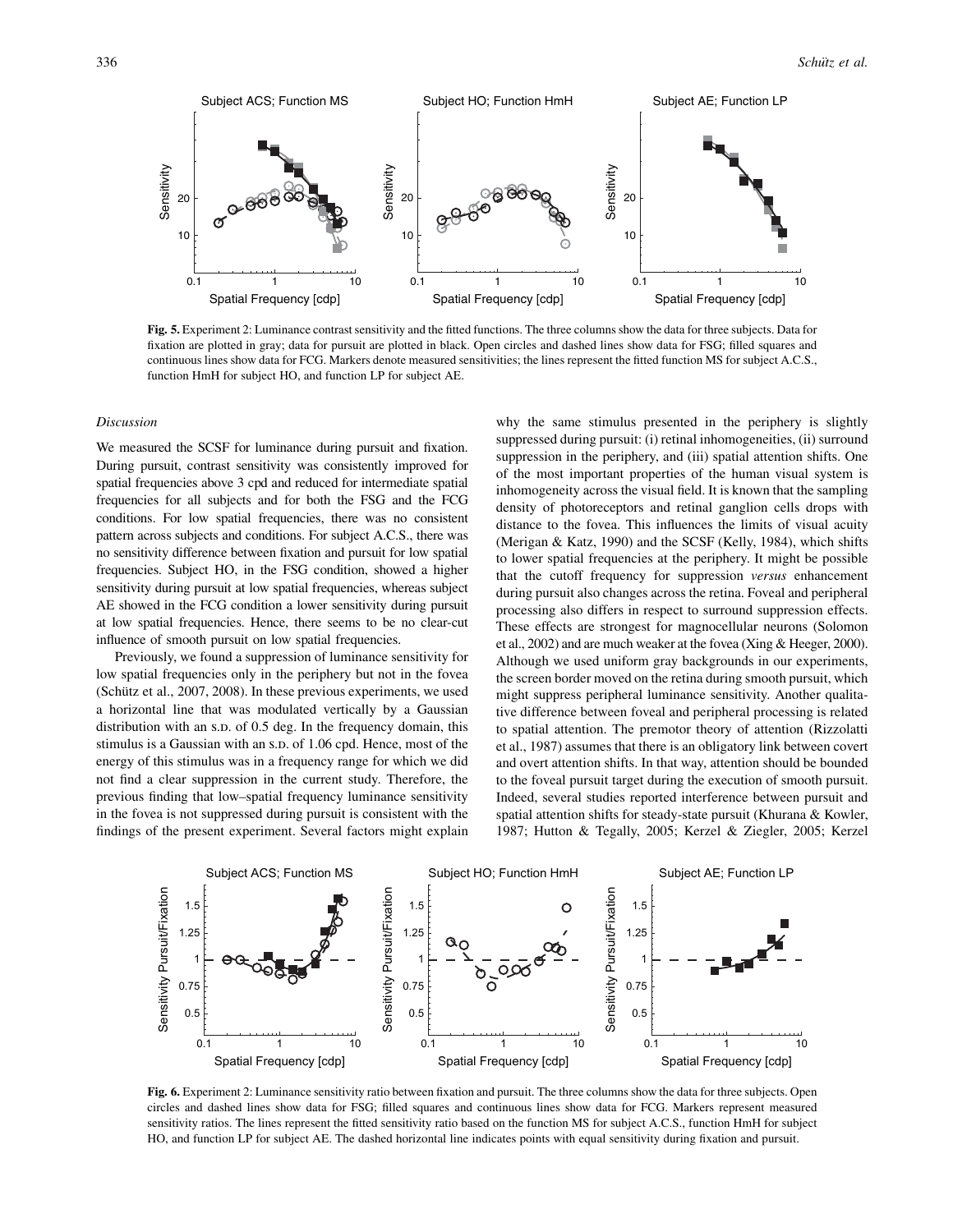et al., 2008). Hence, the binding of spatial attention to the pursuit target might reduce peripheral contrast sensitivity.

There is good evidence that the TIRF for luminance is speeded up during smooth pursuit (Bedell et al., 2003; Tong et al., 2006). One may ask if the observed changes of the SCSF are related to the faster temporal impulse response during smooth pursuit. As spatial and temporal contrast sensitivities are only separable for high temporal or spatial frequencies (Koenderink & Doorn, 1979), one has to assume that any change in spatial contrast sensitivity affects temporal contrast sensitivity and vice versa. To disentangle these two factors, one would have to measure the whole 2D spatio-temporal surface during fixation and pursuit.

It is known that the human SCSF is the envelope of multiple spatial frequency channels (Campbell & Robson, 1968; De Valois & De Valois, 1988). Independent spatial frequency channels have been observed even for second-order stimuli (Landy & Oruc, 2002). An open question is still how the SCSF for luminance reflects the sensitivity of the parvo- and magnocellular pathways. Several studies tried to identify at which spatial frequencies one pathway dominates the other. These studies used different methods and ended up with different estimations of the transition. By comparing contrast sensitivity for flicker and pattern detection, the transition between sustained and transient channels has been inferred between 3 and 5 cpd (King-Smith & Kulikowski, 1975). Legge (1978) observed quantitative differences of pattern masking below and above 1.5 cpd and interpreted this also in terms of sustained and transient channels. A similar transition between 1 and 2 cpd was obtained by Burbeck and Kelly (1981). Using a discrimination task in pulsed- and steadypedestal paradigms, a transition between inferred parvo- and magnocellular pathways has been determined at 4 cpd (Leonova et al., 2003). Besides psychophysical measurements, attempts have been made to associate magno- and parvocellular activity with differential electroencephalography (EEG) activity (Baseler & Sutter, 1997; Arakawa et al., 1999; Ellemberg et al., 2001). Measurements of the contrast dependency of visual evoked potentials at different spatial frequencies suggest that the magno- and parvo parvocellular pathways both contribute at intermediate spatial frequencies (Ellemberg et al., 2001).

Physiological studies showed that parvocellular lesions impair sensitivity for high spatial and low temporal frequencies (Merigan & Eskin, 1986; Merigan, 1989; Merigan et al., 1991), whereas magnocellular lesions cause mainly deficits for high temporal frequencies (Merigan & Maunsell, 1990; Merigan et al., 1991). However, single-cell recordings of magno- and parvocellular neurons showed that the spatial and temporal resolution of individual neurons can be much higher than the perceptual resolution (Derrington & Lennie, 1984).

To conclude, sensitivity at high spatial frequencies seems to depend on parvocellular activity and at low spatial frequencies on magnocellular activity, and both pathways are probably involved at medium spatial frequencies. Hence, our finding of an increased sensitivity during pursuit for spatial frequencies above 3 cpd would be compatible with increased parvocellular sensitivity during pursuit. The suppression at intermediate spatial frequencies might result from the noise introduced by an enhanced parvocellular activity, which is not optimal for these spatial frequencies.

## General discussion

In two experiments, we investigated the temporal and spatial characteristics of the sensitivity enhancement observed during smooth pursuit. In Experiment 1, we showed that the chromatic TIRF differs between fixation and pursuit mostly in respect to the gain but hardly in respect to the natural temporal frequency. Thus, the sensitivity enhancement for color is present at all temporal frequencies. In Experiment 2, we showed that luminance sensitivity is enhanced for spatial frequencies above 2–3 cpd and suppressed for intermediate spatial frequencies between 0.5 and 3 cpd. Below 0.5 cpd, no consistent pattern was observed.

During saccades, sensitivity is selectively reduced for low– spatial frequency luminance stimuli (Burr et al., 1982, 1994). Depending on the illuminance level, spatial frequencies below 1.5 cpd or below 0.2 cpd are suppressed. Based on the psychophysical results, it has been concluded that saccadic suppression most probably takes place at the magnocellular neurons in the LGN (Burr et al., 1994). However, physiological studies found strong suppression of neural activity only in extrastriate areas MT and MST (Thiele et al., 2002; Ibbotson et al., 2007) and in superficial layers of the SC (Robinson & Wurtz, 1976), whereas suppression in LGN (Reppas et al., 2002; Royal et al., 2006) or V1 (Wurtz, 1969 $a,b$ ) was not present or rather weak. Hence, it might be that the sensitivity loss during saccades does not take place in the retinogeniculate-cortical pathway but rather in the SC-pulvinar-cortical pathway (see Wurtz, 2008, for a review). This example shows that psychophysical results have to be interpreted cautiously in respect to the underlying neural mechanisms. However, if one assumes that the observed changes of chromatic sensitivity and luminance sensitivity for high spatial frequencies are mediated by the same neural structure, it is quite unlikely that the SC-pulvinar-cortical pathway is involved because neurons in the superficial layers of the SC do not receive inputs from color-opponent cells (Schiller & Malpeli, 1977; Schiller et al., 1979) and do not respond to isoluminant stimuli (Marrocco & Li, 1977). However recently color-related activity has been found for neurons in the intermediate layers of the SC (White et al., 2008).

If one assumes that the visual system actively changes neuronal properties to achieve the observed sensitivity changes, the aim of these changes is still unclear. Several properties and consequences of smooth pursuit might give the reasons for the sensitivity modulations: First, they might be related to the recognition of the tracked object. An increase of sensitivity for color and high spatial frequencies should facilitate the recognition of the tracked object. Second, the sensitivity modulations might aim at a facilitation of the perception of the stationary background. During smooth pursuit, all stationary objects move on the retina, which increases the temporal frequency of these objects and hampers perception by introducing motion blur (Burr, 1980). However, a clear perception of the stationary context is important during smooth pursuit because pursuit can be executed for a relatively long time. It is known that the TCSF has a low-pass shape for color and high–spatial frequency luminance patterns (if the pattern is presented for longer durations). Hence, the sensitivity for these types of stimuli would suffer in particular from the retinal motion. The reported sensitivity enhancement might counteract these detrimental effects of retinal motion. This view is supported by the finding that chromatic sensitivity is also enhanced during optokinetic nystagmus (OKN) but not during visually enhanced active vestibuloocular reflex (Schütz et al., 2009). Although both types of eye movements can result in the same eye-in-head motion as pursuit, only OKN causes a similar retinal motion. Third, the sensitivity modulations might reflect a modification of motion processing to the needs during pursuit. Smooth pursuit essentially stabilizes the tracked object on the retina so that only small residual retinal velocities are present. To improve the tracking performance, it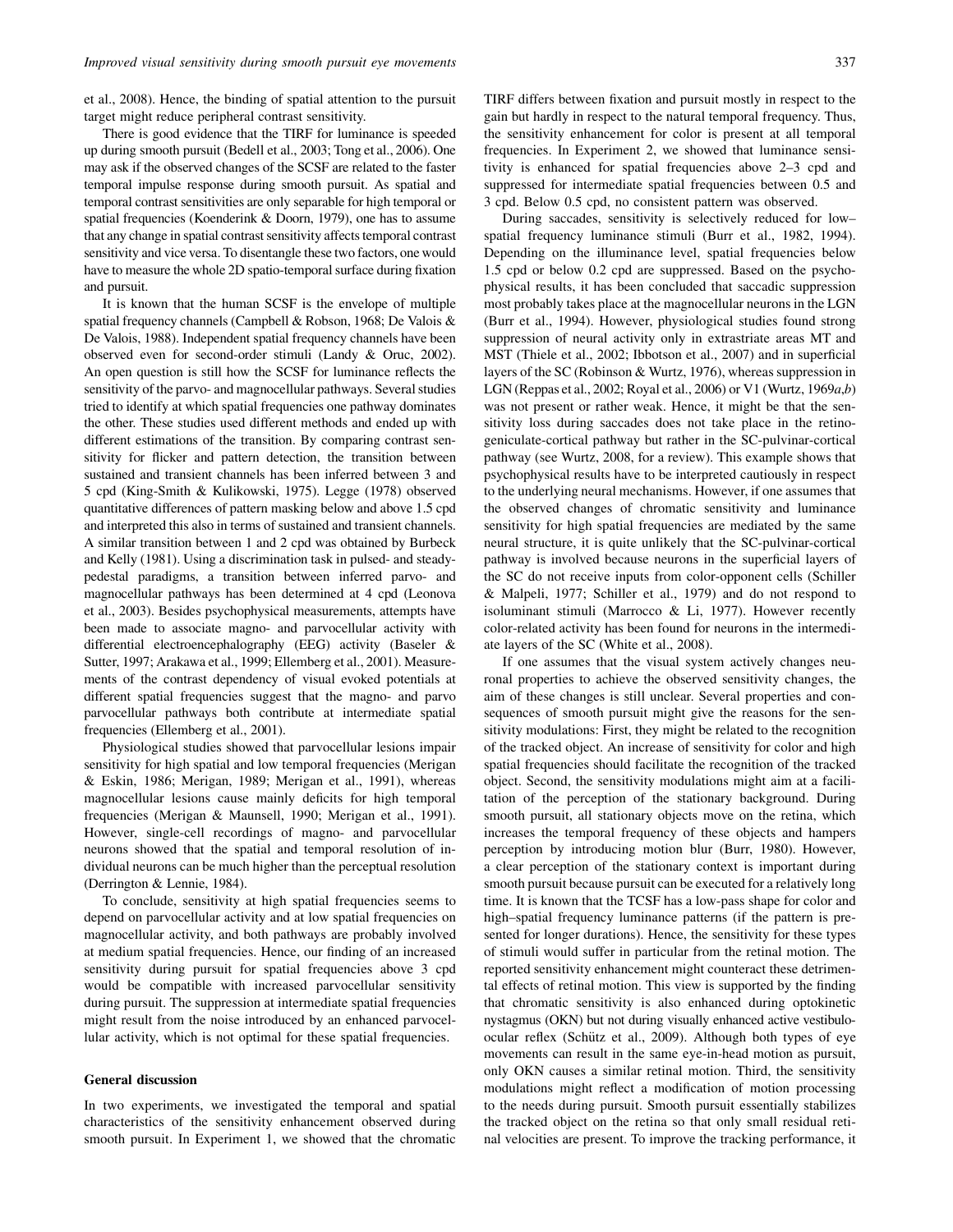might be beneficial to increase sensitivity for small velocities. Psychophysical and physiological evidence suggests that there are at least two motion mechanisms: one mechanism that encodes primarily color contrasts and slow velocities and another mechanism that encodes primarily luminance contrasts and fast velocities (Gegenfurtner & Hawken, 1995, 1996). It is known that the perceived speed is underestimated for isoluminant colored targets (Cavanagh et al., 1984). Interestingly, we found that this underestimation happens only during fixation but not during steadystate pursuit (Braun et al., 2008). In this view, the improved sensitivity for color and fine spatial details would be a side effect of a stronger weighting of the slow color motion mechanism during smooth pursuit.

## Acknowledgments

This work was supported by the DFG Forschergruppe FOR 560 ''Perception and Action.'' We thank Harold Bedell for helpful discussion, Kurt Debono for help with improving the English, Elisabeth Baumgartner for help with data collection, and subjects HO and AE for participation in the lengthy experiments.

## References

- AKAIKE, H. (1974). A new look at the statistical model identification. IEE Transactions on Automatic Control AC 19, 716–723.
- Arakawa, K., Tobimatsu, S., Tomoda, H., Kira, J. & Kato, M. (1999). The effect of spatial frequency on chromatic and achromatic steadystate visual evoked potentials. Clinical Neurophysiology 110, 1959– 1964.
- Barlow, H.B. (1958). Temporal and spatial summation in human vision at different background intensities. The Journal of Physiology 141, 337–350.
- BASELER, H.A. & SUTTER, E.E. (1997). M and P components of the VEP and their visual field distribution. Vision Research 37, 675–690.
- BEDELL, H.E. & LOTT, L.A. (1996). Suppression of motion-produced smear during smooth pursuit eye movements. Current Biology 6, 1032-1034.
- Bedell, H.E., Ramamurthy, M., Patel, S.S. & Vu-Yu, L.P. (2003). The temporal impulse response function during smooth pursuit. Journal of Vision 3, 210a.
- Bedell, H.E., Ramamurthy, M., Patel, S.S., Subramaniam, S., Vu-Yu, L.P. & Tong, J. (2008). The temporal impulse response function in infantile nystagmus. Vision Research 48, 1575–1583.
- BENARDETE, E.A. & KAPLAN, E. (1999). The dynamics of primate M retinal ganglion cells. Visual Neuroscience 16, 355–368.
- Benardete, E.A., Kaplan, E. & Knight, B.W. (1992). Contrast gain control in the primate retina: P cells are not X-like, some M cells are. Visual Neuroscience 8, 483–486.
- Braun, D.I., Mennie, N., Rasche, C., Schutz, A.C., Hawken, M.J. & Gegenfurtner, K.R. (2008). Smooth pursuit eye movements to isoluminant targets. Journal of Neurophysiology 100, 1287–1300.
- BURBECK, C.A. & KELLY, D.H. (1981). Contrast gain measurements and the transient/sustained. Journal of the Optical Society of America 71, 1335–1342.
- Burnham, K.P. & Anderson, D.R. (2002). Model Selection and Multimodel Inference: A Practical Information-Theoretic Approach. New York: Springer.
- Burr, D.C. (1980). Motion smear. Nature 284, 164–165.
- Burr, D.C., Holt, J., Johnstone, J.R. & Ross, J. (1982). Selective depression of motion sensitivity during saccades. The Journal of Physiology 333, 1–15.
- Burr, D.C. & Morrone, M.C. (1993). Impulse-response functions for chromatic and achromatic stimuli. Journal of the Optical Society of America A 10, 1706–1713.
- Burr, D.C. & Morrone, M.C. (1996). Temporal impulse response functions for luminance and colour during saccades. Vision Research 36, 2069–2078.
- Burr, D.C., Morrone, M.C. & Ross, J. (1994). Selective suppression of the magnocellular visual pathway during saccadic eye movements. Nature 371, 511–513.
- Campbell, F.W. & Robson, J.G. (1968). Application of Fourier analysis to the visibility of gratings. The Journal of Physiology 197, 551–566.
- Cavanagh, P., Tyler, C.W. & Favreau, O.E. (1984). Perceived velocity of moving chromatic gratings. Journal of the Optical Society of America A 1, 893–899.
- Derrington, A.M., Krauskopf, J. & Lennie, P. (1984). Chromatic mechanisms in lateral geniculate nucleus of macaque. The Journal of Physiology 357, 241–265.
- DERRINGTON, A.M. & LENNIE, P. (1984). Spatial and temporal contrast sensitivities of neurones in lateral geniculate nucleus of macaque. The Journal of Physiology 357, 219–240.
- De Valois, R.L. & De Valois, K.K. (1988). Spatial Vision. New York: Oxford University Press.
- Diamond, M.R., Ross, J. & Morrone, M.C. (2000). Extraretinal control of saccadic suppression. Journal of Neuroscience 20, 3449-3455.
- Ellemberg, D., Hammarrenger, B., Lepore, F., Roy, M.S. & Guillemot, J.P. (2001). Contrast dependency of VEPs as a function of spatial frequency: The parvocellular and magnocellular contributions to human VEPs. Spatial Vision 15, 99–111.
- Eskew, R.T. Jr., Stromeyer, C.F. III. & Kronauer, R.E. (1994). Temporal properties of the red-green chromatic mechanism. Vision Research 34, 3127–3137.
- FLITCROFT, D.I. (1989). The interactions between chromatic aberration, defocus and stimulus chromaticity: Implications for visual physiology and colorimetry. Vision Research 29, 349–360.
- Gegenfurtner, K.R. & Hawken, M.J. (1995). Temporal and chromatic properties of motion mechanisms. Vision Research 35, 1547–1563.
- Gegenfurtner, K.R. & Hawken, M.J. (1996). Interaction of motion and color in the visual pathways. Trends in Neurosciences 19, 394–401.
- Hoekstra, J., van der Goot, D.P., van den Brink, G. & Bilsen, F.A. (1974). The influence of the number of cycles upon the visual contrast threshold for spatial sine wave patterns. Vision Research 14, 365– 368.
- HOLT, E.B. (1903). Eye movements and central anaesthesia. Psychological Review 4, 3–45.
- Howell, E.R. (1978). The functional area for summation to threshold for sinusoidal gratings. Vision Research 18, 369–374.
- HUTTON, S.B. & TEGALLY, D. (2005). The effects of dividing attention on smooth pursuit eye tracking. Experimental Brain Research 163, 306–313.
- Ibbotson, M.R., Price, N.S., Crowder, N.A., Ono, S. & Mustari, M.J. (2007). Enhanced motion sensitivity follows saccadic suppression in the superior temporal sulcus of the macaque cortex. Cerebral Cortex 17, 1129–1138.
- IKEDA, M. (1965). Temporal summation of positive and negative flashes in the visual system. Journal of the Optical Society of America 55, 1527–1534.
- KELLY, D.H. (1975). Luminous and chromatic flickering patterns have opposite effects. Science 188, 371–372.
- KELLY, D.H. (1977). Visual contrast sensitivity. Optica Acta 24, 107-129.
- KELLY, D.H. (1983). Spatiotemporal variation of chromatic and achromatic contrast thresholds. Journal of the Optical Society of America 73, 742–750.
- Kelly, D.H. (1984). Retinal inhomogeneity. I. Spatiotemporal contrast sensitivity. Journal of the Optical Society of America A 1, 107-113.
- Kerzel, D., Souto, D. & Ziegler, N.E. (2008). Effects of attention shifts to stationary objects during steady-state smooth pursuit eye movements. *Vision Research* 48, 958–969.
- Kerzel, D. & Ziegler, N.E. (2005). Visual short-term memory during smooth pursuit eye movements. Journal of Experimental Psychology: Human Perception and Performance 31, 354–372.
- Khurana, B. & Kowler, E. (1987). Shared attentional control of smooth eye movement and perception. Vision Research 27, 1603–1618.
- King-Smith, P.E. & Kulikowski, J.J. (1975). Pattern and flicker detection analysed by subthreshold summation. The Journal of Physiology 249, 519–548.
- Koenderink, J.J. & Doorn, A.J.v. (1979). Spatiotemporal contrast detection threshold surface is bimodal. Optics Letters 4, 32–34.
- LANDY, M.S. & ORUC, I. (2002). Properties of second-order spatial frequency channels. Vision Research 42, 2311–2329.
- Lee, B.B., Pokorny, J., Smith, V.C. & Kremers, J. (1994). Responses to pulses and sinusoids in macaque ganglion cells. Vision Research 34, 3081–3096.
- Legge, G.E. (1978). Sustained and transient mechanisms in human vision: Temporal and spatial properties. Vision Research 18, 69–81.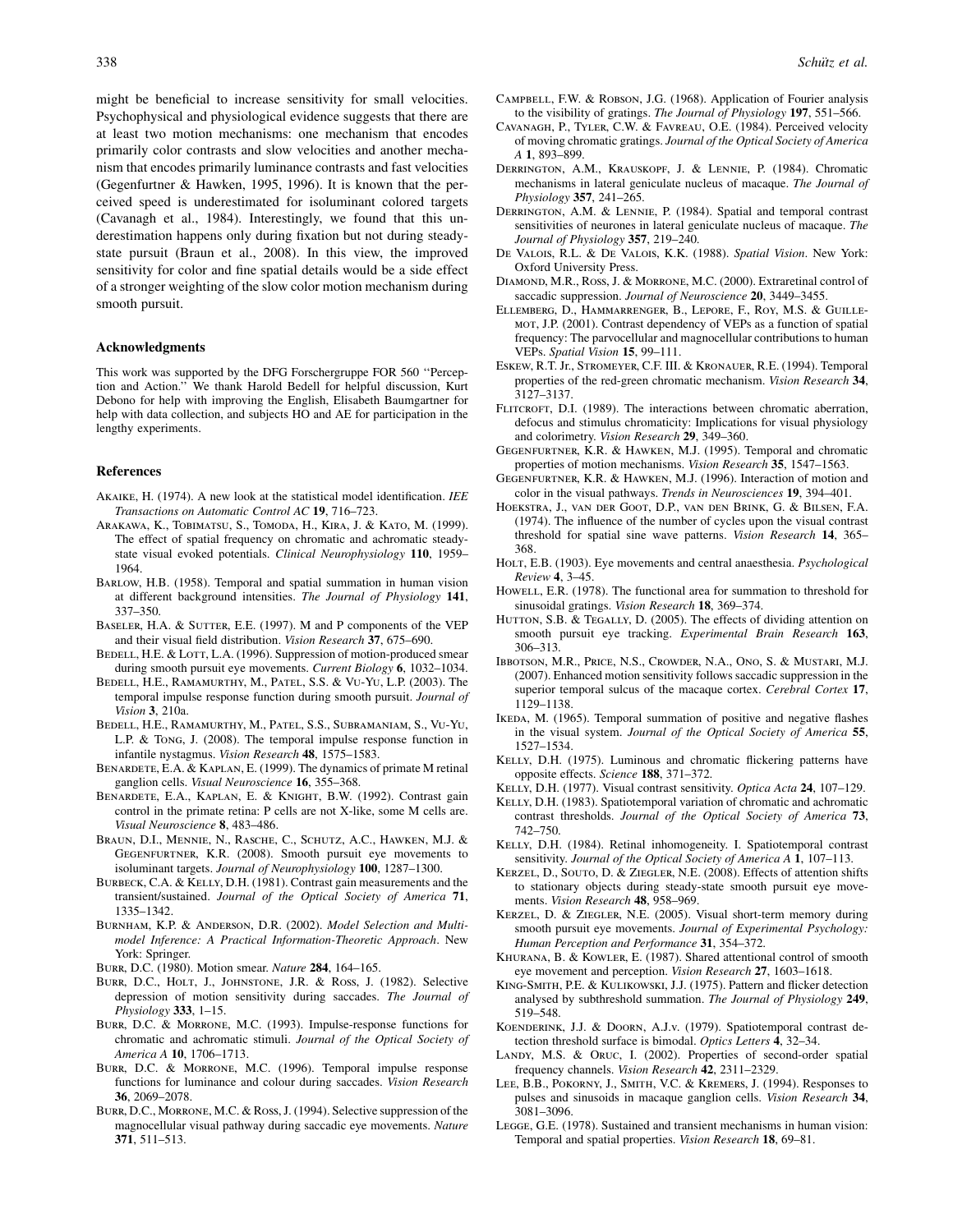- LEVITT, H. (1971). Transformed up-down methods in psychoacoustics. Journal of the Acoustical Society of America 49, 467-477.
- MARIMONT, D.H. & WANDELL, B.A. (1994). Matching color images: The effects of axial chromatic aberration. Journal of the Optical Society of America A 11, 3113–3122.
- Marrocco, R.T. & Li, R.H. (1977). Monkey superior colliculus: Properties of single cells and their afferent inputs. Journal of Neurophysiology 40, 844–860.
- McAlonan, K., Cavanaugh, J. & Wurtz, R.H. (2008). Guarding the gateway to cortex with attention in visual thalamus. Nature 456, 391-394.
- Merigan, W.H. (1989). Chromatic and achromatic vision of macaques: Role of the P pathway. Journal of Neuroscience 9, 776–783.
- Merigan, W.H. & Eskin, T.A. (1986). Spatio-temporal vision of macaques with severe loss of P beta retinal ganglion cells. Vision Research 26, 1751–1761.
- Merigan, W.H. & Katz, L.M. (1990). Spatial resolution across the macaque retina. Vision Research 30, 985–991.
- Merigan, W.H., Katz, L.M. & Maunsell, J.H. (1991). The effects of parvocellular lateral geniculate lesions on the acuity and contrast sensitivity of macaque monkeys. Journal of Neuroscience 11, 994–1001.
- MERIGAN, W.H. & MAUNSELL, J.H. (1990). Macaque vision after magnocellular lateral geniculate lesions. Visual Neuroscience 5, 347–352.
- MITRANI, L., YAKIMOFF, N. & MATEEFF, S. (1970). Dependence of visual suppression on the angular size of voluntary saccadic eye movements. Vision Research 10, 411–415.
- Nishida, S., Watanabe, J., Kuriki, I. & Tokimoto, T. (2007). Human visual system integrates color signals along a motion trajectory. Current Biology 17, 366–372.
- O'Connor, D.H., Fukui, M.M., Pinsk, M.A. & Kastner, S. (2002). Attention modulates responses in the human lateral geniculate nucleus. Nature Neuroscience 5, 1203–1209.
- Olzak, L.A. & Thomas, J.P. (1986). Seeing spatial patterns. In Handbook of Perception and Human Performance, Vol. 7, ed. BOFF, K.R., Kaufman, L. & Thomas, J.P., pp. 1–56. New York: Wiley.
- Przybyszewski, A.W., Gaska, J.P., Foote, W. & Pollen, D.A. (2000). Striate cortex increases contrast gain of macaque LGN neurons. Visual Neuroscience 17, 485–494.
- RASHBASS, C. (1970). The visibility of transient changes of luminance. The Journal of Physiology 210, 165–186.
- REPPAS, J.B., USREY, W.M. & REID, R.C. (2002). Saccadic eye movements modulate visual responses in the lateral geniculate nucleus. Neuron 35, 961–974.
- RIDDER, W.H. III. & TOMLINSON, A. (1997). A comparison of saccadic and blink suppression in normal observers. Vision Research 37, 3171–3179.
- Rizzolatti, G., Riggio, L., Dascola, I. & Umilta, C. (1987). Reorienting attention across the horizontal and vertical meridians: Evidence in favor of a premotor theory of attention. Neuropsychologia 25, 31–40.
- Robinson, D.L. & Wurtz, R.H. (1976). Use of an extraretinal signal by monkey superior colliculus neurons to distinguish real from selfinduced stimulus movement. Journal of Neurophysiology 39, 852–870.
- Ross, J., Burr, D. & Morrone, C. (1996). Suppression of the magnocellular pathway during saccades. Behavioral Brain Research 80, 1–8.
- Ross, J., Morrone, M.C., Goldberg, M.E. & Burr, D.C. (2001). Changes in visual perception at the time of saccades. Trends in Neurosciences 24, 113–121.
- Royal, D.W., Sary, G., Schall, J.D. & Casagrande, V.A. (2006). Correlates of motor planning and postsaccadic fixation in the macaque monkey lateral geniculate nucleus. Experimental Brain Research 168, 62–75.
- Savoy, R.L. & McCann, J.J. (1975). Visibility of low-spatial-frequency sine-wave targets: Dependence on number of cycles. Journal of the Optical Society of America 65, 343–350.
- SCHILLER, P.H. & MALPELI, J.G. (1977). Properties and tectal projections of monkey retinal ganglion cells. Journal of Neurophysiology 40, 428–445.
- SCHILLER, P.H., MALPELI, J.G. & SCHEIN, S.J. (1979). Composition of geniculostriate input ot superior colliculus of the rhesus monkey. Journal of Neurophysiology 42, 1124-1133.
- SCHÜTZ, A.C., BRAUN, D.I. & GEGENFURTNER, K.R. (2009). Chromatic contrast sensitivity during optokinetic nystagmus, visually-enhanced vestibulo-ocular reflex and smooth pursuit eye movements. Journal of Neurophysiology 101, 2317–2327.
- SCHÜTZ, A.C., BRAUN, D.I., KERZEL, D. & GEGENFURTNER, K.R. (2008). Improved visual sensitivity during smooth pursuit eye movements. Nature Neuroscience 11, 1211–1216.
- SCHÜTZ, A.C., DELIPETKOS, E., BRAUN, D.I., KERZEL, D. & GEGENFURTner, K.R. (2007). Temporal contrast sensitivity during smooth pursuit eye movements. Journal of Vision 7, 1–15.
- SCHWARZ, G. (1978). Estimating the dimension of a model. The Annals of Statistics 6, 461–464.
- Solomon, S.G., White, A.J. & Martin, P.R. (2002). Extraclassical receptive field properties of parvocellular, magnocellular, and koniocellular cells in the primate lateral geniculate nucleus. Journal of Neuroscience 22, 338–349.
- Sperry, R.W. (1950). Neural basis of the spontaneous optokinetic response produced by visual inversion. Journal of Comparative and Physiological Psychology 43, 482–489.
- STEVENSON, S.B., VOLKMANN, F.C., KELLY, J.P. & RIGGS, L.A. (1986). Dependence of visual suppression on the amplitudes of saccades and blinks. Vision Research 26, 1815–1824.
- Terao, M., Watanabe, J., Yagi, A. & Nishida, S. (2008). Improvement of chromatic temporal resolution during smooth pursuit eye movement. Journal of Vision 8, 663a.
- Thiele, A., Henning, P., Kubischik, M. & Hoffmann, K.P. (2002). Neural mechanisms of saccadic suppression. Science 295, 2460–2462.
- Tong, J., Aydın, M. & BEDELL, H.E. (2007). Direction and extent of perceived motion smear during pursuit eye movement. Vision Research 47, 1011–1019.
- Tong, J., PATEL, S.S. & BEDELL, H.E. (2005). Asymmetry of perceived motion smear during head and eye movements: Evidence for a dichotomous neural categorization of retinal image motion. Vision Research 45, 1519–1524.
- TONG, J., PATEL, S.S. & BEDELL, H.E. (2006). Asymmetrical modulation of the temporal impulse response during smooth pursuit. Journal of Vision 6, 866a.
- Tong, J., Stevenson, S.B. & Bedell, H.E. (2008). Signals of eye-muscle proprioception modulate perceived motion smear. Journal of Vision 8, 1–6.
- UCHIKAWA, K. & IKEDA, M. (1986). Temporal integration of chromatic double pulses for detection of equal-luminance wavelength changes. Journal of the Optical Society of America A 3, 2109–2115.
- Uchikawa, K. & Sato, M. (1995). Saccadic suppression of achromatic and chromatic responses measured by increment-threshold spectral sensitivity. Journal of the Optical Society of America A 12, 661–666.
- von Holst, E. & MITTELSTAEDT, H. (1950). Das Reafferenzprinzip. Die Naturwissenschaften 37, 464–476.
- Wang, X., Zhang, M., Cohen, I.S. & Goldberg, M.E. (2007). The proprioceptive representation of eye position in monkey primary somatosensory cortex. Nature Neuroscience 10, 640–646.
- WATANABE, J. & NISHIDA, S. (2007). Veridical perception of moving colors by trajectory integration of input signals. Journal of Vision 7, 1–16.
- Watson, A.B. (1979). Probability summation over time. Vision Research 19, 515–522.
- WATSON, A.B. (1986). Temporal sensitivity. In Handbook of Perception and Human Performance, Vol. 6, ed. BOFF, K.R., KAUFMAN, L. & Thomas, J.P., pp. 1–43. New York: Wiley.
- WATSON, A.B. & AHUMADA, A.J. Jr. (2005). A standard model for foveal detection of spatial contrast. Journal of Vision 5, 717–740.
- White, B.J., Boehnke, S.E., Marino, R.A., Itti, L. & Munoz, D.P. (2008). Color Signals in the Primate Superior Colliculus. Journal of Vision 8, 5a.
- WICHMANN, F.A. & HILL, N.J. (2001). The psychometric function: I. Fitting, sampling, and goodness of fit. Perception & Psychophysics 63, 1293– 1313.
- Wurtz, R.H. (1969a). Comparison of effects of eye movements and stimulus movements on striate cortex neurons of the monkey. Journal of Neurophysiology 32, 987–994.
- WURTZ, R.H. (1969b). Response of striate cortex neurons to stimuli during rapid eye movements in the monkey. Journal of Neurophysiology 32, 975–986.
- Wurtz, R.H. (2008). Neuronal mechanisms of visual stability. Vision Research 48, 2070–2089.
- WYATT, H.J. (1998). Detecting saccades with jerk. Vision Research 38, 2147–2153.
- Xing, J. & Heeger, D.J. (2000). Center-surround interactions in foveal and peripheral vision. Vision Research 40, 3065–3072.